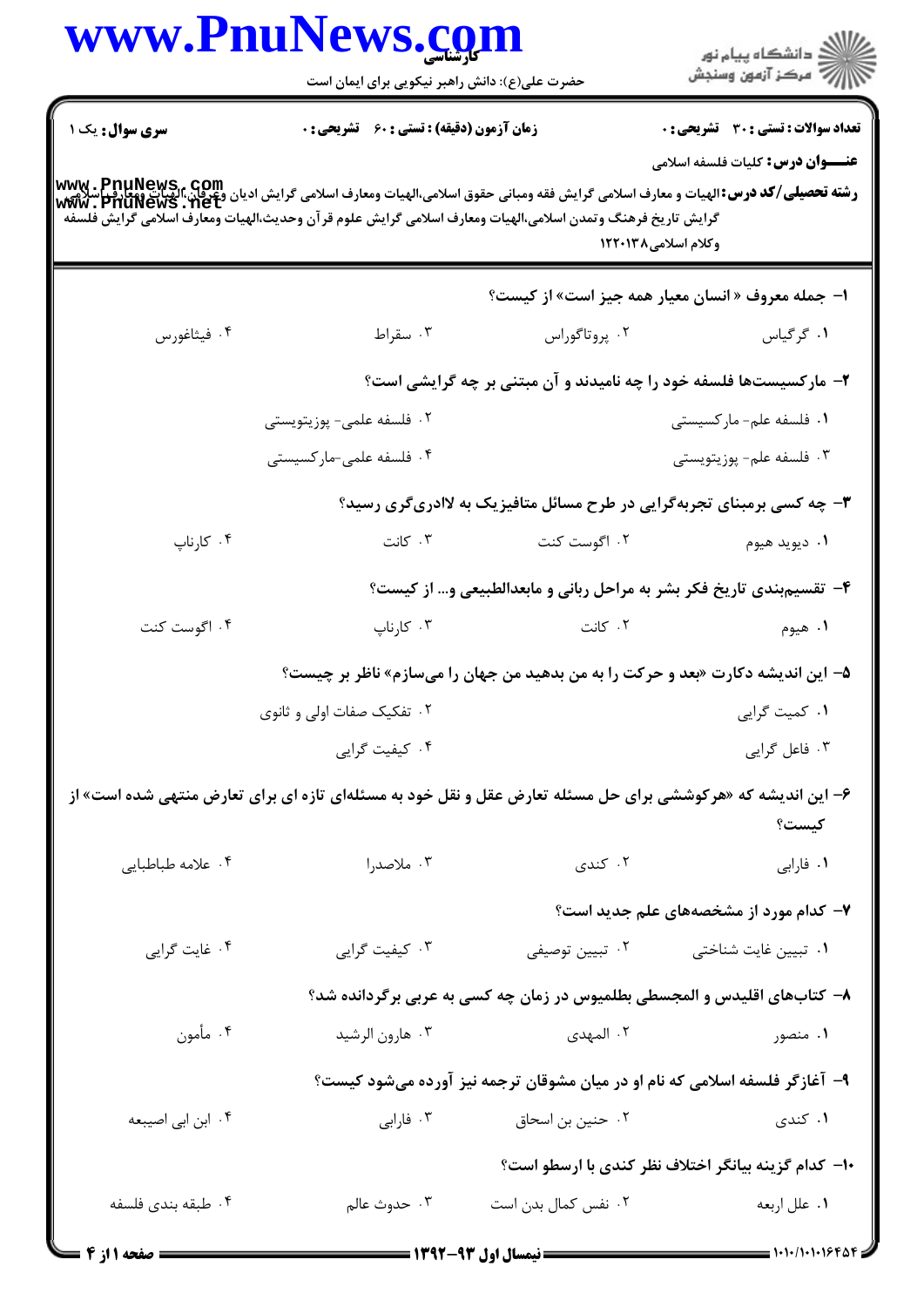|                        | www.PnuNews.com                                                                                                                                                            |                                                                     | ڪ دانشڪاه پيا <sub>م</sub> نور<br>∕7 مرڪز آزمون وسنڊش |  |
|------------------------|----------------------------------------------------------------------------------------------------------------------------------------------------------------------------|---------------------------------------------------------------------|-------------------------------------------------------|--|
|                        | حضرت علی(ع): دانش راهبر نیکویی برای ایمان است                                                                                                                              |                                                                     |                                                       |  |
| <b>سری سوال : ۱ یک</b> | زمان آزمون (دقیقه) : تستی : 60 ٪ تشریحی : 0                                                                                                                                |                                                                     | <b>تعداد سوالات : تستی : 30 ٪ تشریحی : 0</b>          |  |
|                        | WWW . PnuNews,. COm<br>  <b>رشته تحصیلی/کد درس:</b> الهیات و معارف اسلامی گرایش فقه ومبانی حقوق اسلامی،الهیات ومعارف اسلامی گرایش وی وی این اسلام<br>  WWw . PnuNews . Net |                                                                     | <b>عنــــوان درس:</b> کلیات فلسفه اسلامی              |  |
|                        | گرايش تاريخ فرهنگ وتمدن اسلامى،الهيات ومعارف اسلامى گرايش علوم قرآن وحديث،الهيات ومعارف اسلامى گرايش فلسفه                                                                 |                                                                     |                                                       |  |
|                        |                                                                                                                                                                            | وكلام اسلامى١٣٨-١٢٢                                                 |                                                       |  |
|                        |                                                                                                                                                                            | 11- کدام مورد بیانگر نظر کندی درباره رابطه دین و فلسفه است؟         |                                                       |  |
|                        | ۰۲ تعارض دين و فلسفه                                                                                                                                                       |                                                                     | ۰۱ سازگاری دین و فلسفه                                |  |
|                        | ۰۴ برتري دين بر فلسفه                                                                                                                                                      |                                                                     | ۰۳ برتری فلسفه بر دین                                 |  |
|                        |                                                                                                                                                                            |                                                                     | ۱۲– چه کسی نظر فیض را وارد فلسفه اسلامی کرد؟          |  |
| ۰۴ حنین بن اسحاق       | ۰۳ ابن سینا                                                                                                                                                                | ۰۲ فارابی                                                           | ۰۱ کندی                                               |  |
|                        |                                                                                                                                                                            |                                                                     | ۱۳- واهب الصور در فلسفه فارابی کدام مورد زیر است؟     |  |
| ۰۴ نفس عالم            | ٠٣ عقل فعال                                                                                                                                                                | ۰۲ واحد                                                             | ۰۱ عقل نخستین                                         |  |
|                        | ۱۴– در اندیشه ابن سینا مختار بودن آدمی در علم اخلاق و فلسفه اخلاق به ترتیب جزو چه چیزی است؟                                                                                |                                                                     |                                                       |  |
| ۰۴ مسائل- موضوع        | ۰۳ مسائل- مبادی                                                                                                                                                            | ۰۲ مبادی- مسائل                                                     | ٠١. موضوع-مبادى                                       |  |
|                        | 1۵– این امر که وجود از ماهیت قابل سلب است، بیانکر چیست؟                                                                                                                    |                                                                     |                                                       |  |
|                        | ۰۲ اصالت وجود                                                                                                                                                              |                                                                     | ۰۱ عروض وجود بر ماهيت                                 |  |
|                        | ۰۴ بداهت مفهوم وجود                                                                                                                                                        |                                                                     | ۰۳ اصالت ماهيت                                        |  |
|                        |                                                                                                                                                                            | ۱۶- «ترتیب علل غیر متناهیه بر یکدیگر به نحو صعودی» چه نامیده میشود؟ |                                                       |  |
| ۰۴ قدم                 | ۰۳ حدوث                                                                                                                                                                    | ٠٢ تسلسل                                                            | ۰۱ دور                                                |  |
|                        | ۱۷-متکلمان کدام مسئله زیر را  مستلزم نفی اراده الهی می دانند که غزالی، فیلسوفان را به خاطر آرائشان تکفیر کرده است؟                                                         |                                                                     |                                                       |  |
|                        |                                                                                                                                                                            |                                                                     |                                                       |  |
| ۰۴ حدوث و قدم عالم     | ۰۳ بقای نفس                                                                                                                                                                | ۰۲ معاد                                                             | ١. علم الهي                                           |  |
|                        |                                                                                                                                                                            | ۱۸- چه کسی در مغرب اسلامی حمله غزالی به فلسفه را پاسخ داد؟          |                                                       |  |
| ۰۴ ابن رشد             | ۰۳ ابن عربی                                                                                                                                                                | ۰۲ ابن میمون                                                        | ۱. فخز رازی                                           |  |
|                        | ۱۹- نفس شناسی سهروردی مبتنی بر پذیرش نظریه کدام اندیشمند یونانی است؟                                                                                                       |                                                                     |                                                       |  |
|                        | ۰۲ ارسطو- بقای نفس                                                                                                                                                         |                                                                     | ٠١. افلوطين- نظريه فيض                                |  |
|                        | ۰۴ افلوطين- اقنوم سه گانه                                                                                                                                                  |                                                                     | ۰۳ افلاطون- عالم مثال                                 |  |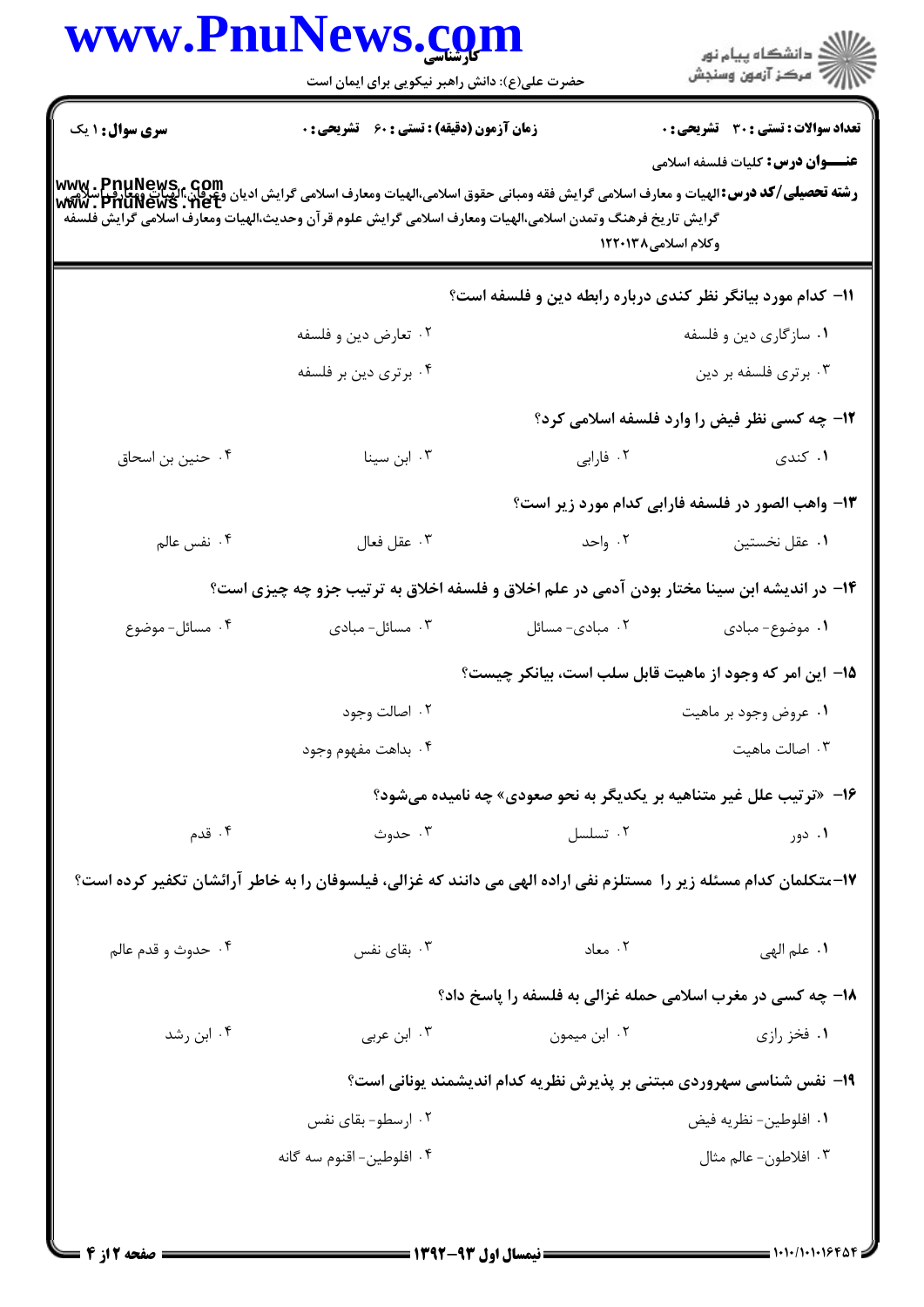|                                                                                                                                                                          | www.PnuNews.com<br>حضرت علی(ع): دانش راهبر نیکویی برای ایمان است                                                     |                     | ڪ دانشڪاه پيام نور<br><mark>ر</mark> ⊽ مرڪز آزمون وسنڊش                                 |
|--------------------------------------------------------------------------------------------------------------------------------------------------------------------------|----------------------------------------------------------------------------------------------------------------------|---------------------|-----------------------------------------------------------------------------------------|
| <b>سری سوال : ۱ یک</b>                                                                                                                                                   | <b>زمان آزمون (دقیقه) : تستی : 60 ٪ تشریحی : 0</b>                                                                   |                     | <b>تعداد سوالات : تستی : 30 - تشریحی : 0</b><br><b>عنـــوان درس:</b> کلیات فلسفه اسلامی |
| www . PnuNews , Com<br>  <b>رشته تحصیلی/کد درس:</b> الهیات و معارف اسلامی گرایش فقه ومبانی حقوق اسلامی،الهیات ومعارف اسلامی گرایش ادیان وعمل ای<br>  www . PnuNewS . Net | گرايش تاريخ فرهنگ وتمدن اسلامي،الهيات ومعارف اسلامي گرايش علوم قرآن وحديث،الهيات ومعارف اسلامي گرايش فلسفه           | وكلام اسلامى١٣٨-١٢٢ |                                                                                         |
|                                                                                                                                                                          | ۲۰- ارباب الانوار در فلسفه اشراقی سهروردی در کدام سلسله انوار قرار دارد و قابل انطباق با کدام مورد است؟              |                     |                                                                                         |
|                                                                                                                                                                          | ۰۲ عرضي- مثل افلاطوني                                                                                                |                     | ٠١ طولى- عقول مشائيان                                                                   |
|                                                                                                                                                                          | ۰۴ عرضي- عقول مشائيان                                                                                                |                     | ۰۳ طولی- مثل افلاطونی                                                                   |
|                                                                                                                                                                          |                                                                                                                      |                     | <b>۲۱</b> – کدام دو فیلسوف اسلامی طرفدار اصالت ماهیت بودند؟                             |
|                                                                                                                                                                          | ٠٢ ابن سينا- ميرداماد                                                                                                |                     | ٠١ حكيم سبزواري- شيخ اشراق                                                              |
|                                                                                                                                                                          | ۰۴ شیخ اشراق- میرداماد                                                                                               |                     | ۰۳ حکیم سبزواری- ابن سینا                                                               |
|                                                                                                                                                                          |                                                                                                                      |                     | 22- ملاصدرا بر اساس كدام نظريه، نفس را «جسمانيه الحدوث» ميداند؟                         |
| ۰۴ حدوث عالم                                                                                                                                                             | ۰۳ حرکت جوهری                                                                                                        | ۰۲ تشکیک وجود       | ۰۱ اصالت وجود                                                                           |
|                                                                                                                                                                          |                                                                                                                      |                     | <b>۲۳</b> - کدام مورد زیر مشخصه تصدیقات اعتباری را بیان میکند؟                          |
|                                                                                                                                                                          | ۰۲ تابع پسند و ناپسند و اراده نیستند                                                                                 |                     | ٠١. جنبه اخباري دارند                                                                   |
|                                                                                                                                                                          | ۰۴ به نحو طبیعی و تکوینی در عالم جریان دارند                                                                         |                     | ۰۳ با اراده آدمیان قابل لغو و تغییرند                                                   |
|                                                                                                                                                                          |                                                                                                                      |                     | <b>۲۴</b> - کدام مورد زیر از اعتبارات قبل از اجتماع میباشد؟                             |
|                                                                                                                                                                          | ٠٢ اعتبار زبان                                                                                                       |                     | ۰۱ اعتبار متابعت علم                                                                    |
|                                                                                                                                                                          | ۰۴ اعتبار مالکیت                                                                                                     |                     | ۰۳ اعتبار امر و نهی و پاداش                                                             |
|                                                                                                                                                                          | ۲۵- رابطه ادراکات اعتباری با ادراکات حقیقی و وجود یا عدم وجود رابطه منطقی و تولید بین آنها از مسائل کدام علم به شمار |                     | می آید؟                                                                                 |
| ۰۴ فلسفه اخلاق                                                                                                                                                           | ۰۳ منطق                                                                                                              | ٠٢ علم النفس        | ۰۱ معرفت شناسی                                                                          |
|                                                                                                                                                                          | ۲۶- این نظریه که ذهن مفهوم علیت را از تقارن و توالی پدیده ها ادراک میکند منسوب به کیست؟                              |                     |                                                                                         |
| ۰۴ اگوست کنت                                                                                                                                                             | ۰۳ جان لاک                                                                                                           | ۰۲ دیوید هیوم       | ۰۱ کانت                                                                                 |
|                                                                                                                                                                          |                                                                                                                      |                     | ٢٧- عليت بنَّا نسبت به بنا چگونه عليتي است؟                                             |
| ۰۴ مرکب                                                                                                                                                                  | ۰۳ معدّه                                                                                                             | ۰۲ تامه             | ۰۱ حقیقی                                                                                |
|                                                                                                                                                                          |                                                                                                                      |                     | 1010/10101648                                                                           |